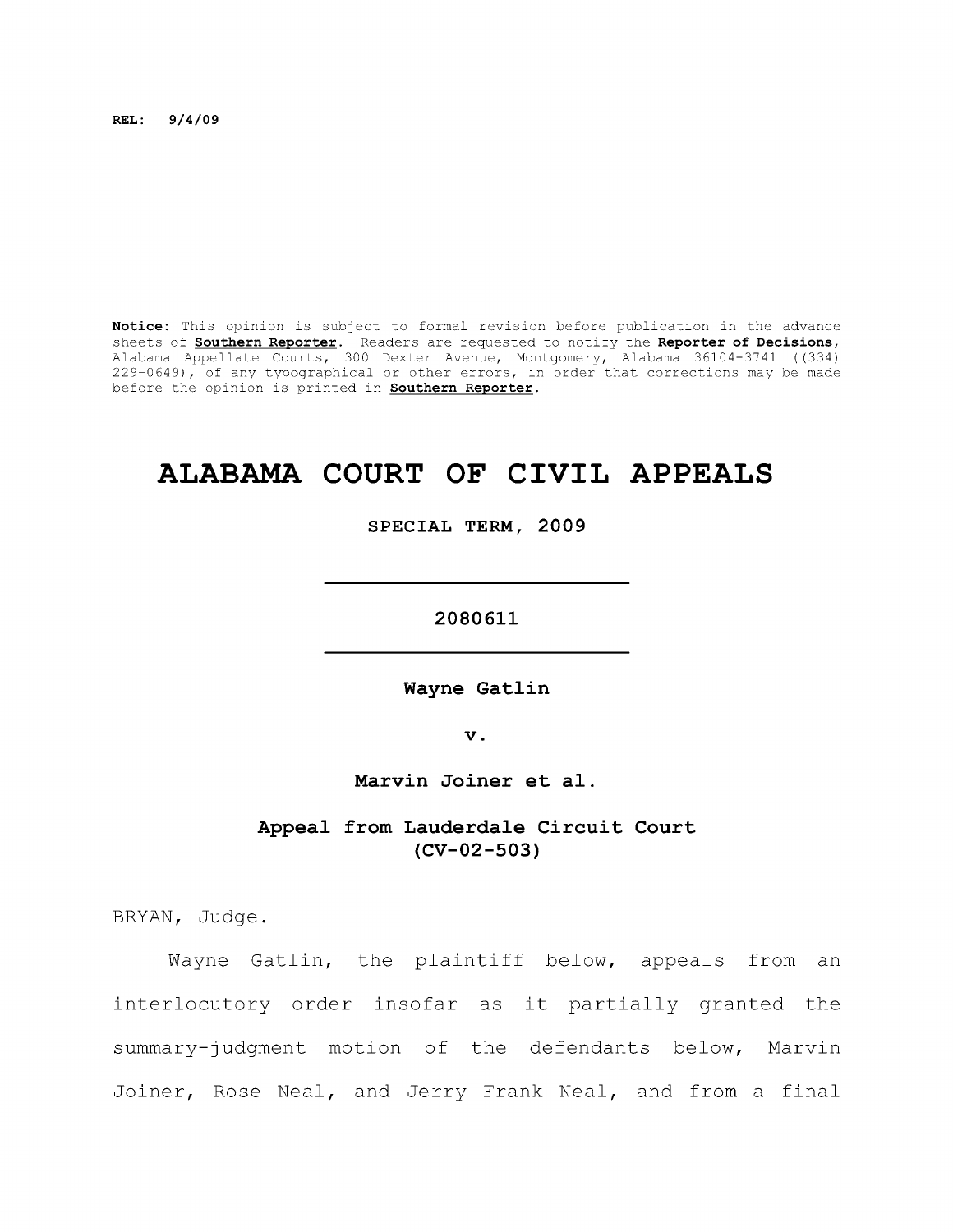judgment insofar as it partially denied Gatlin's claim seeking a permanent injunction. We reverse and remand.

## Factual Background and Procedural History

The dispute in this case concerns a gore of land ("the gore") containing approximately one-half acre. The gore is located in the northeast quarter of Section 31 in Lauderdale County ("Section 31"), is bounded on the north, south, and west by Bluewater Creek, and is bounded on the east by the section line ("the section line") separating Section 31 from Section 32 in Lauderdale County ("Section 32") .

In 1973, Maybelle Sledge Herston executed a deed purporting to convey to Virginia Herston Stacey Gant the gore and a portion of the northwest quarter of Section 32, which lies immediately east of the gore. In 1993, Gant subdivided her land into lots, which she sold to, among others, Joiner and the Neals.

In May 1995, Gatlin's parents signed a deed purporting to convey to him and his wife, Hattie B. Gatlin, the entire gore and a portion of the northeast quarter of Section 31 in Lauderdale County that was located west of Bluewater Creek. Subsequently, in May 1995, Gatlin discovered that Joiner was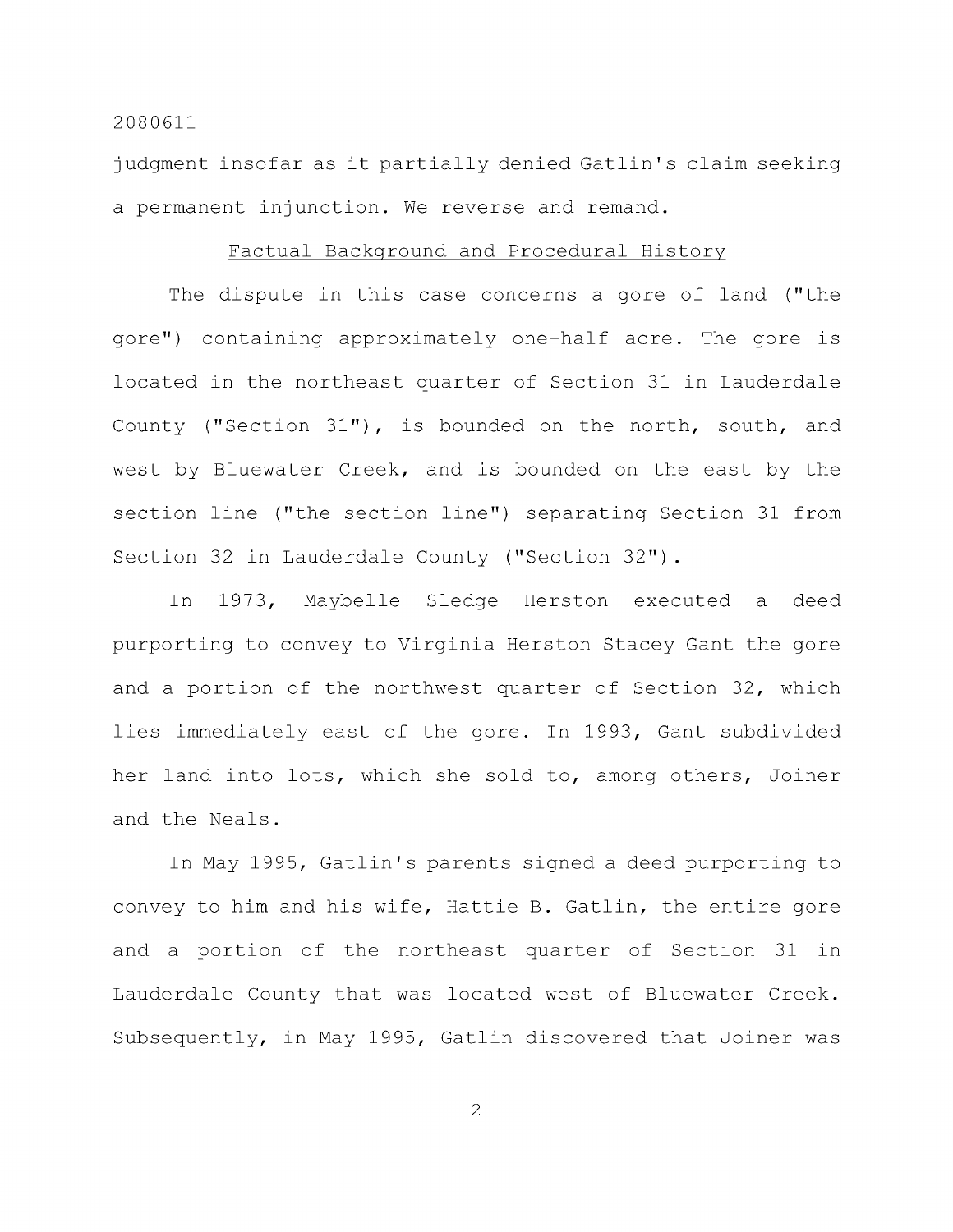building improvements on the portion of the gore that Joiner's deed purported to include in his lot; Gatlin asked Joiner to cease building those improvements on the gore, but Joiner continued building them. Thereafter, the Neals began building improvements on the portion of the gore that their deed purported to include in their lot. In 1996, Gatlin brought a boundary-line action ("the boundary-line action") against Joiner and the Neals, seeking a determination that the section line was the boundary line between his land, on the one hand, and Joiner's and the Neals' land, on the other. Gatlin did not state any tort claims or claims seeking injunctive relief in the boundary-line action.

Joiner and the Neals admitted, in the boundary-line action, that Gatlin owned record title to the gore; however, they claimed that their predecessors in title had acquired ownership of the gore through adverse possession and had conveyed their ownership interests in the gore to Joiner and the Neals.

The boundary-line action went to trial on the sole issue whether Joiner and the Neals' predecessors in title had adversely possessed the gore. Having heard the evidence in a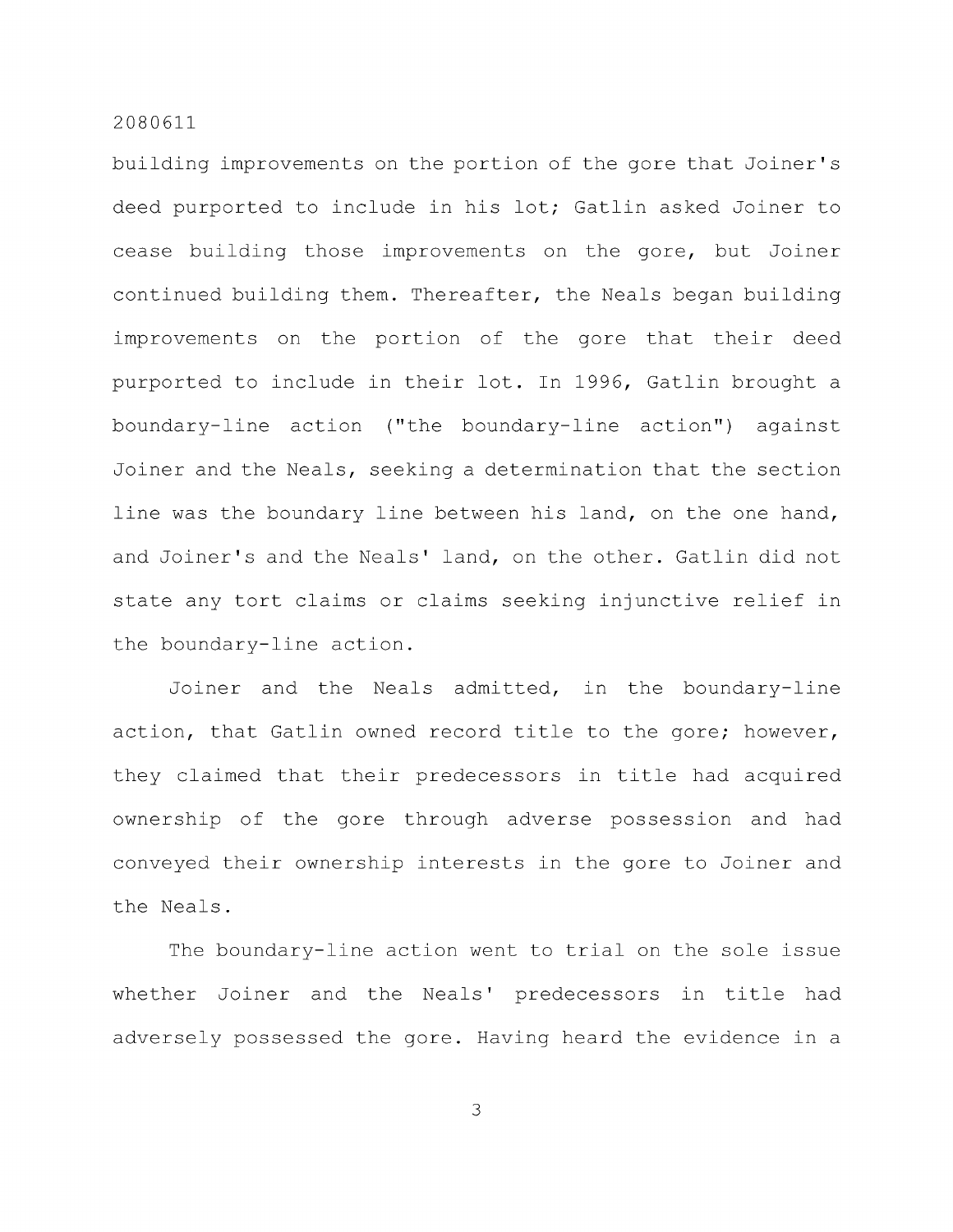bench trial, the trial court, in August 1999, entered a judgment determining that Joiner and the Neals had not proved that their predecessors in title had adversely possessed the gore and that, therefore, the section line was the boundary line between Gatlin's land, on the one hand, and Joiner's and the Neals' land, on the other. Joiner and the Neals did not appeal the judgment entered by the trial court in the boundary-line action.

In 1999, Joiner and the Neals, in separate actions ("the fraud actions") sued various defendants, stating claims of fraud based on the allegation that the defendants had misrepresented to Joiner and the Neals that the lots they were buying bordered on Bluewater Creek when, in fact, they were separated from Bluewater Creek by the gore, which Gatlin owned. Joiner and the Neals did not name Gatlin as a party in the fraud actions. The defendants in the fraud actions moved for summary judgments on the ground that there had been no misrepresentation because Joiner's and the Neals' predecessors in title had indeed owned record title to the gore and had conveyed it to Joiner and the Neals. The trial court granted the defendants' summary-judgment motions; Joiner and the Neals

 $\overline{4}$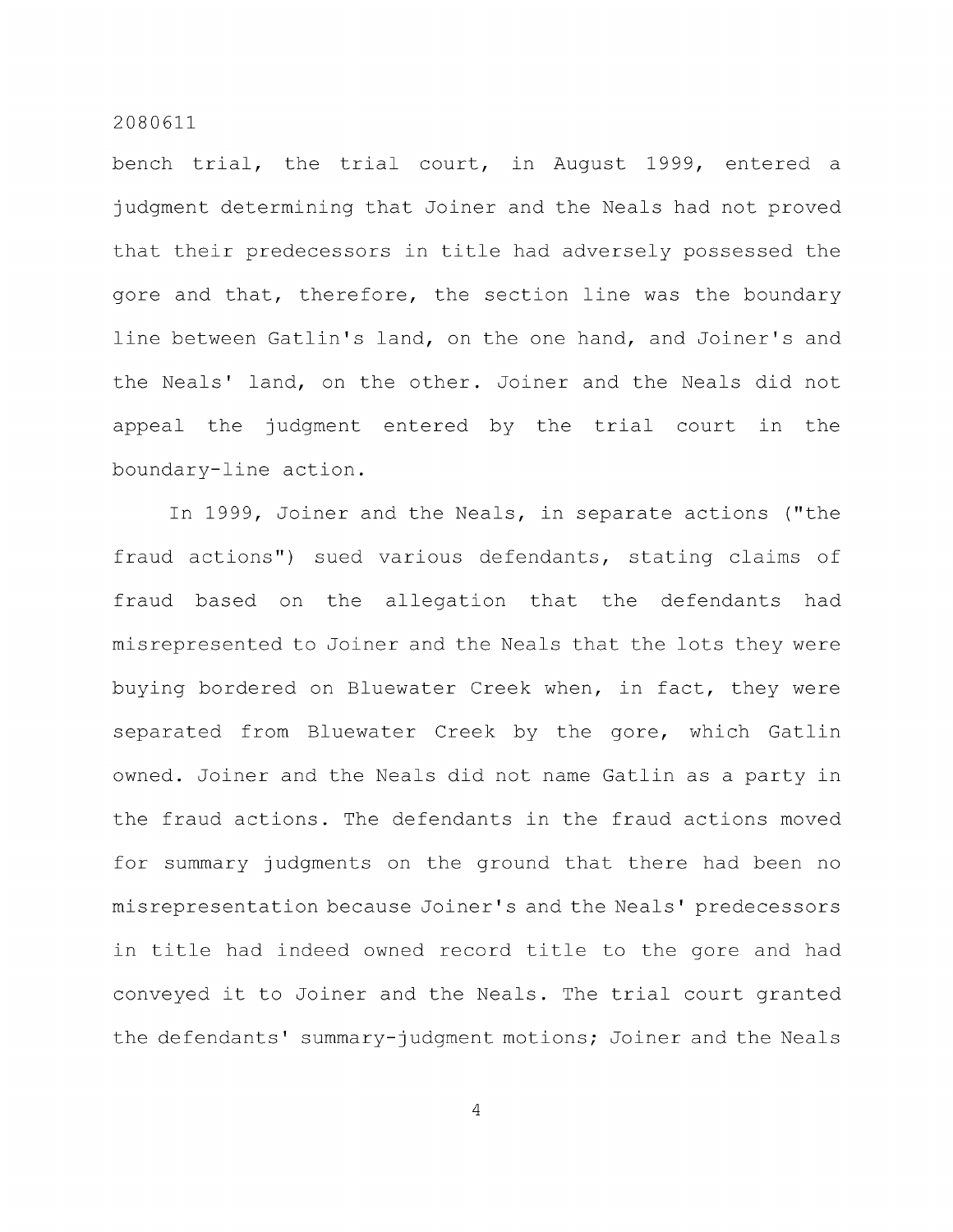did not appeal those summary judgments.

On July 18, 2002, Gatlin brought the present action against Joiner, the Neals, and various other defendants.<sup>1</sup> Gatlin's original complaint stated claims of trespass, slander of title, ejectment, conversion, negligence, and wantonness and demanded a trial by jury. He later amended his complaint to add a claim seeking an easement by necessity and a claim seeking a permanent injunction enjoining Joiner and the Neals from trespassing on the gore in the future.

Answering Gatlin's complaint, as amended, Joiner and the Neals denied liability and asserted, as an affirmative defense, that Gatlin's trespass action was barred by the applicable statute of limitations. They did not assert, as an affirmative defense, that any of Gatlin's claims were barred by the doctrines of res judicata or collateral estoppel. Subsequently, Joiner and the Neals moved the trial court for a summary judgment on the ground that Gatlin could not prevail on his claims because, they said, he did not own title to a portion of the gore. In support of their summary-judgment

<sup>&</sup>lt;sup>1</sup>Gatlin has not appealed the adverse dispositions of his claims against the other defendants.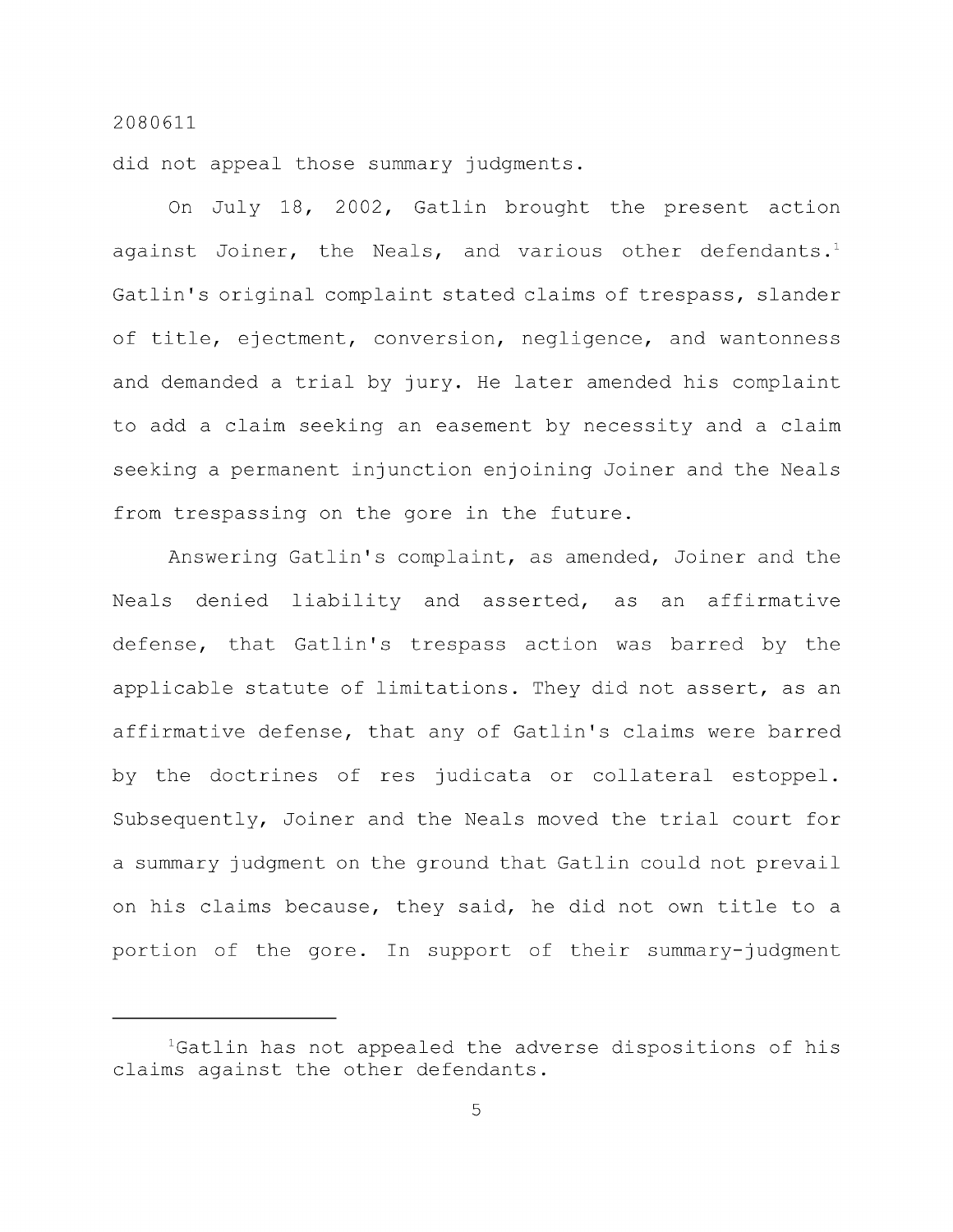motion. Joiner and the Neals submitted an affidavit signed by Clint Wilkes ("the Wilkes affidavit"), an employee of The Abstract & Title Company of Florence, Inc., which does business in Lauderdale County. In pertinent part, that affidavit stated:

"6. I recently reviewed the title to a tract of property owned by Thomas Wayne Gatlin and [his wife]. ... As stated in the [1995 deed in which Gatlin's parents conveyed this tract of property to Gatlin and his wife], this property is located in the Northeast Quarter of Section 31, Township 2 South, Range 8 West, in Lauderdale County, Alabama. $[^2]$  In addition to reviewing the title to this tract of property, I also reviewed the title to adjoining property located in the Northwest Quarter of Section 32, Township 2 South, Range 8 West, in Lauderdale County, Alabama.

"7. In reviewing the title to the property now owned by the Gatlins, I discovered that this property was originally owned by B.W. Cunningham and Turner Cunningham. On January 16, 1920, the Cunninghams conveyed an easement to the United States of America with a perpetual right to permanently flood all of that portion of the Northeast Quarter of Section 31, Township 2 South, Range 8 West, lying below the 505-foot contour line as referenced by a survey of the United States Engineers in 1895. ... The 505-foot contour line referenced in this instrument was subsequently determined to have been erroneously established, and was actually the 509.34-foot elevation [contour]

 $2$ The gore was contained within the tract of property described in this 1995 deed.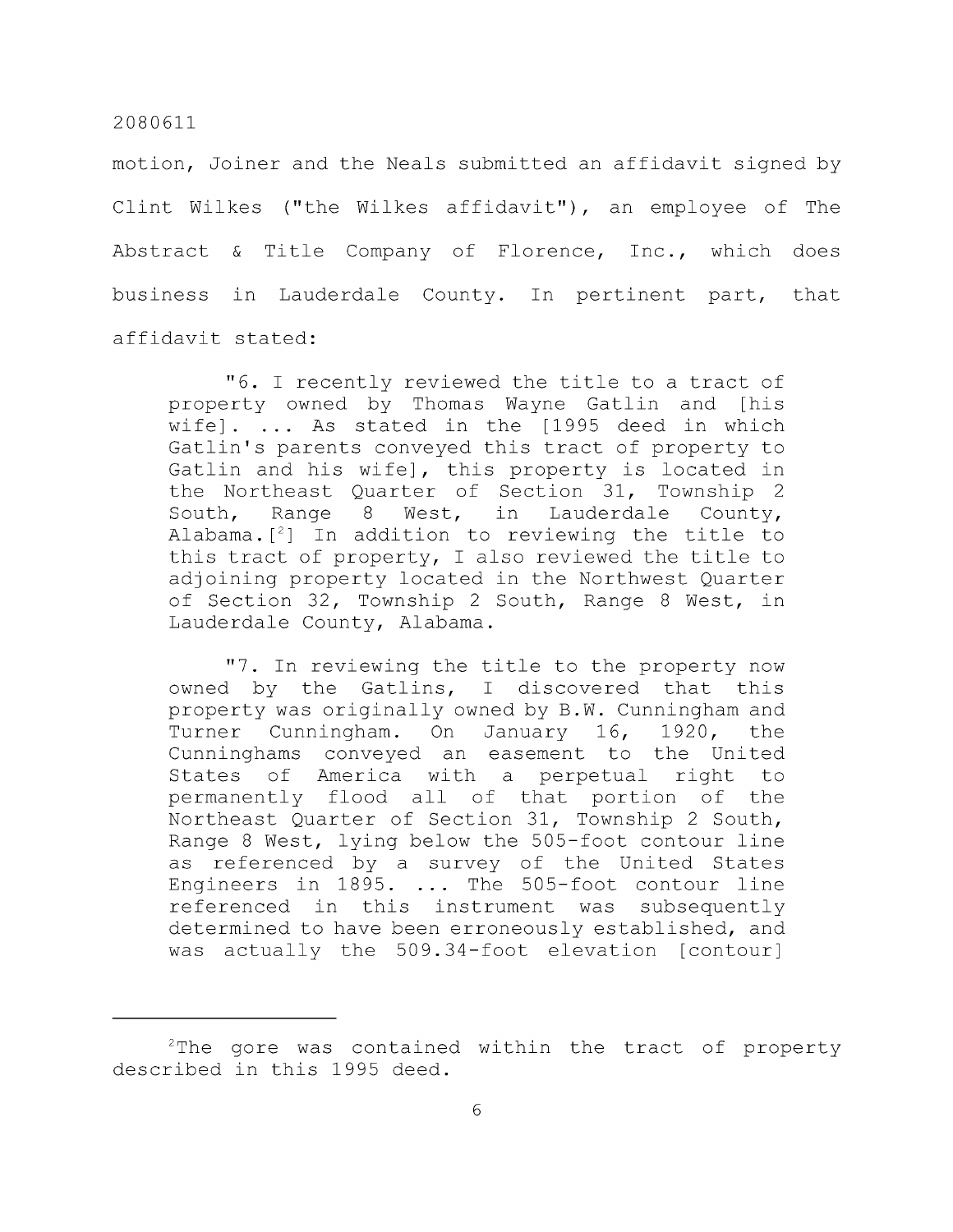line adopted by the United States.  $[3]$ 

"8. On January 25, 1943, the Cunninghams executed a deed in which they conveyed the east half of the Northeast Quarter of Section 31, Township 2 South, Range 8 to Willie E. Gibson. Excepted from this conveyance was all of that tract of land lying below the 505-foot [contour] line ....

"9. After reviewing the above referenced instruments, I continued my search of the title to this tract of property. There were numerous conveyances of the property between 1943 and 1970, and none of those instruments excepted from their descriptions the property which the Cunninghams conveyed to the United States. In 1970, Julian A. Nance and Martha L. Nance conveyed the property to [Gatlin's parents]. ... Unlike the previous deeds, the description in this instrument was subject to the exception for the property previously conveyed by the Cunninghams to the United States. On November 18, 1970, [Gatlin's parents] conveyed 70 acres of this property to [Gatlin and his wife].  $[^4]$  ... Furthermore, the [1995] deed in which Thomas Wayne Gatlin and [his wife] obtained title to the [tract of] property [that included the gore] did not contain such an exception.

"10. The [title company I work for] has conducted title searches on the property owned by the Gatlins over the course of many years. Each and every abstract prepared by this company contained a reference to the conveyance from the Cunninghams to

 $3$ The easternmost .14 acre of the gore is located above the 509.34-foot elevation contour line; the balance of the gore is located below the 509.34-foot elevation contour line.

<sup>&</sup>lt;sup>4</sup>This 70-acre parcel was located in the western half of the northeast quarter of Section 31 and did not include the gore.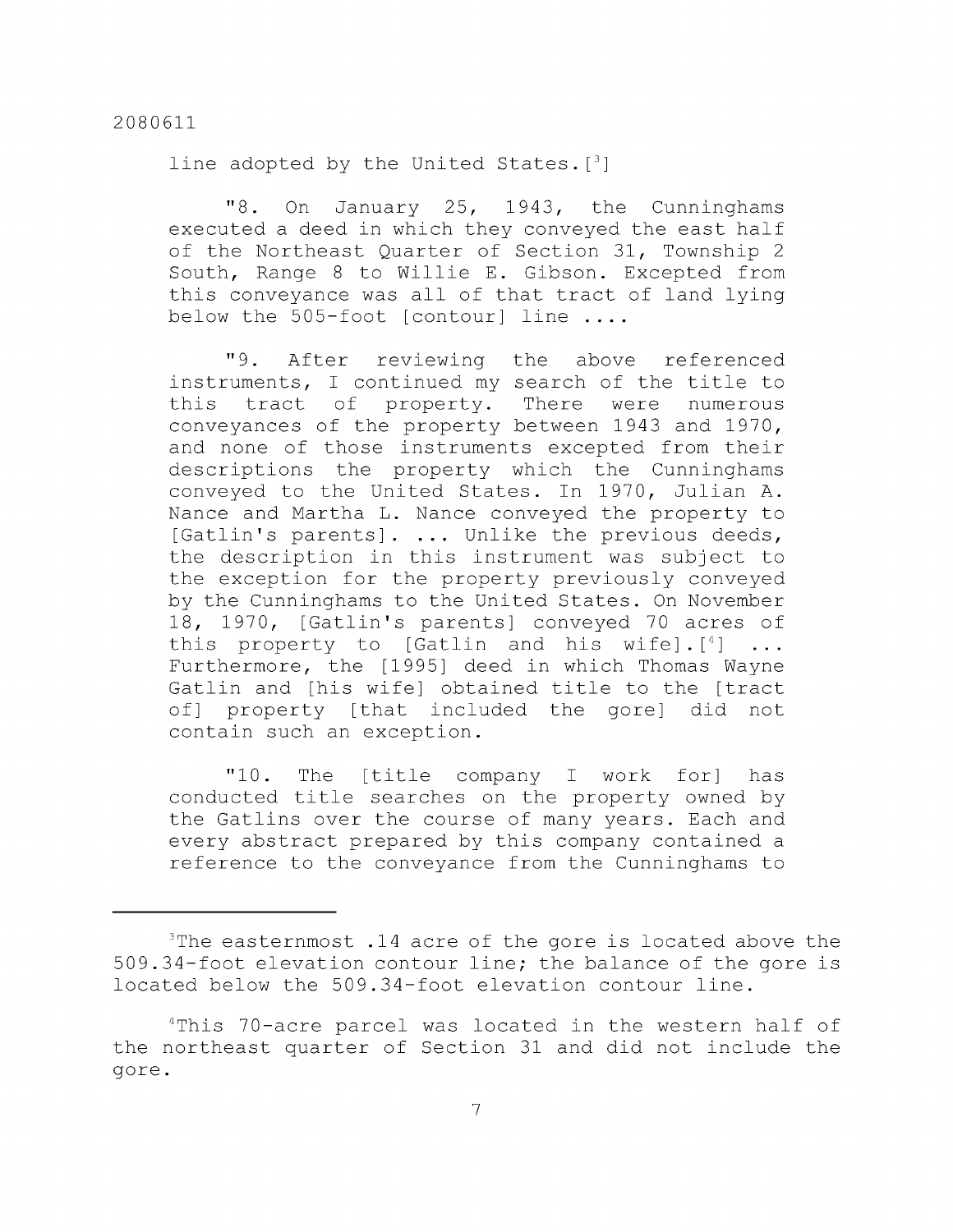the United States of America. On March 30, 1995, [this company] updated its abstract for Mr. Gatlin. In the materials provided to Mr. Gatlin, the conveyance from the Cunninghams to the United States was shown. Furthermore, the conveyance from the Cunninghams to Mr. Gibson was shown, excepting the property previously conveyed to the United States. As a matter of public record, the title to the property owned by the Gatlins shows that, as of the conveyance from the Cunninghams to the United States, all property located within that legal description and lying below the 505-foot contour line (now 509.34-foot contour line) was not within their chain of title."

(Emphasis added.)

In opposition to Joiner and the Neal's summary-judgment motion, Gatlin asserted that, pursuant to the doctrine of res judicata, the judgment entered in the boundary-line action, which, he said, had determined that he owned the gore, barred Joiner and the Neals from contesting Gatlin's ownership of the gore in this action.

Following a hearing, the trial judge entered an order (1) granting the summary-judgment motion with respect to Gatlin's claims of slander of title, ejectment, conversion, and easement by necessity; (2) granting the motion with respect to Gatlin's trespass claim insofar as it was grounded on allegations that Joiner and the Neals had trespassed on the portion of the gore located below the 509.34-foot elevation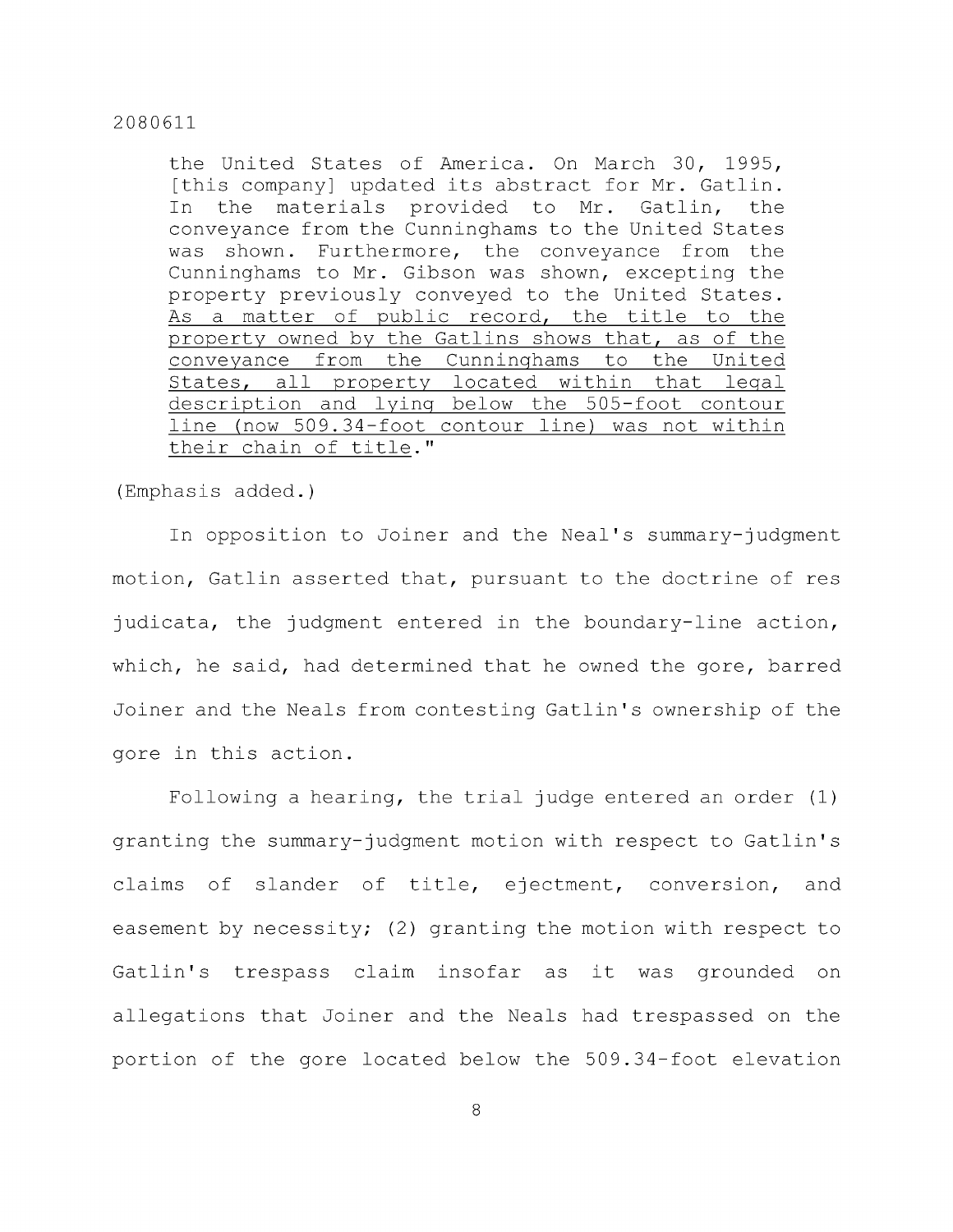contour line established by the federal government; and (3) denying the motion with respect to Gatlin's trespass claim insofar as it was grounded on allegations that Joiner and the Neals had trespassed on the portion of the gore located above the 509.34-foot elevation contour line. The trial judge's order did not purport to rule on the summary-judgment motion with respect to Gatlin's claims of negligence and wantonness or his claim seeking a permanent injunction enjoining Joiner and the Neals from trespassing on the gore in the future.

Gatlin unsuccessfully petitioned the Alabama Supreme Court for permission to appeal the trial court's interlocutory order regarding Joiner and the Neals' summary-judgment motion. After the supreme court denied Gatlin's petition, the action proceeded to trial before a jury. After both sides had rested, the trial judge charged the jury with respect to Gatlin's trespass claim insofar as it sought damages grounded on allegations that Joiner and the Neals had trespassed on the portion of the gore located above the 509.34-foot elevation contour line; however, the trial judge did not charge the jury with respect to Gatlin's claims of negligence and wantonness. The jury returned a verdict in favor of Gatlin and against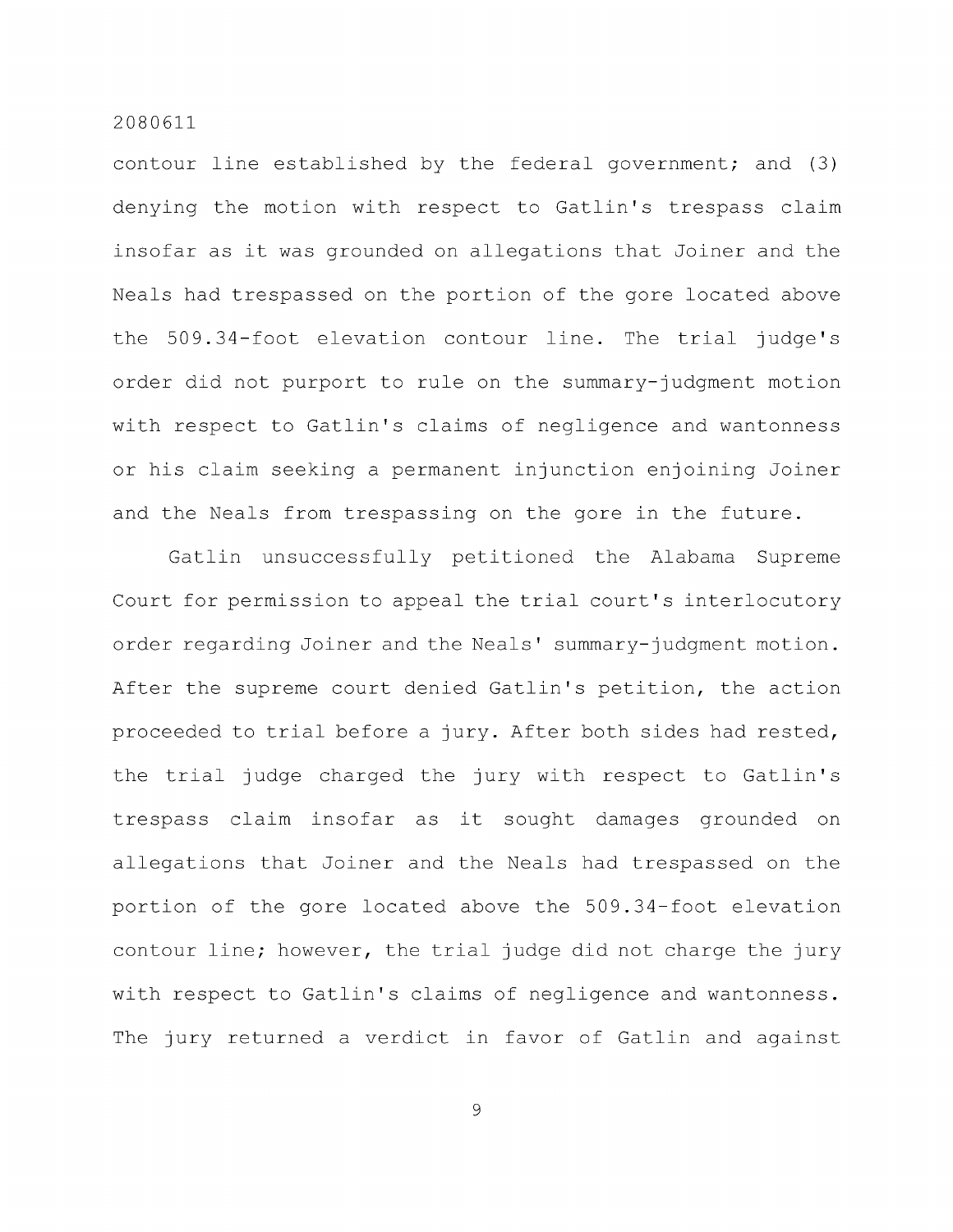Joiner and the Neals but awarded Gatlin only nominal damages. The trial judge entered a judgment on the jury verdict but did not rule on Gatlin's claim seeking a permanent injunction enjoining Joiner and the Neals from trespassing on the gore in the future. Gatlin moved the trial judge to vacate the judgment he had entered on the jury's verdict and to grant Gatlin a new trial; however, the trial court denied that motion. Within 42 days after the denial of that motion, Gatlin filed a notice of appeal to the supreme court. The supreme court transferred Gatlin's appeal to this court pursuant to § 12-2-7(6), Ala. Code 1975. This court dismissed that appeal because the absence of a ruling on the claim seeking a permanent injunction deprived the trial court's judgment of finality. See Gatlin v. Joiner, 4 So. 3d 1139 (Ala. Civ. App. 2008) .

Following this court's dismissal of Gatlin's first appeal, the trial court entered an order granting Gatlin a permanent injunction enjoining Joiner and the Neals from trespassing in the future on the portion of the gore located above the 509.34-foot elevation contour line but denying him an injunction enjoining Joiner and the Neals from trespassing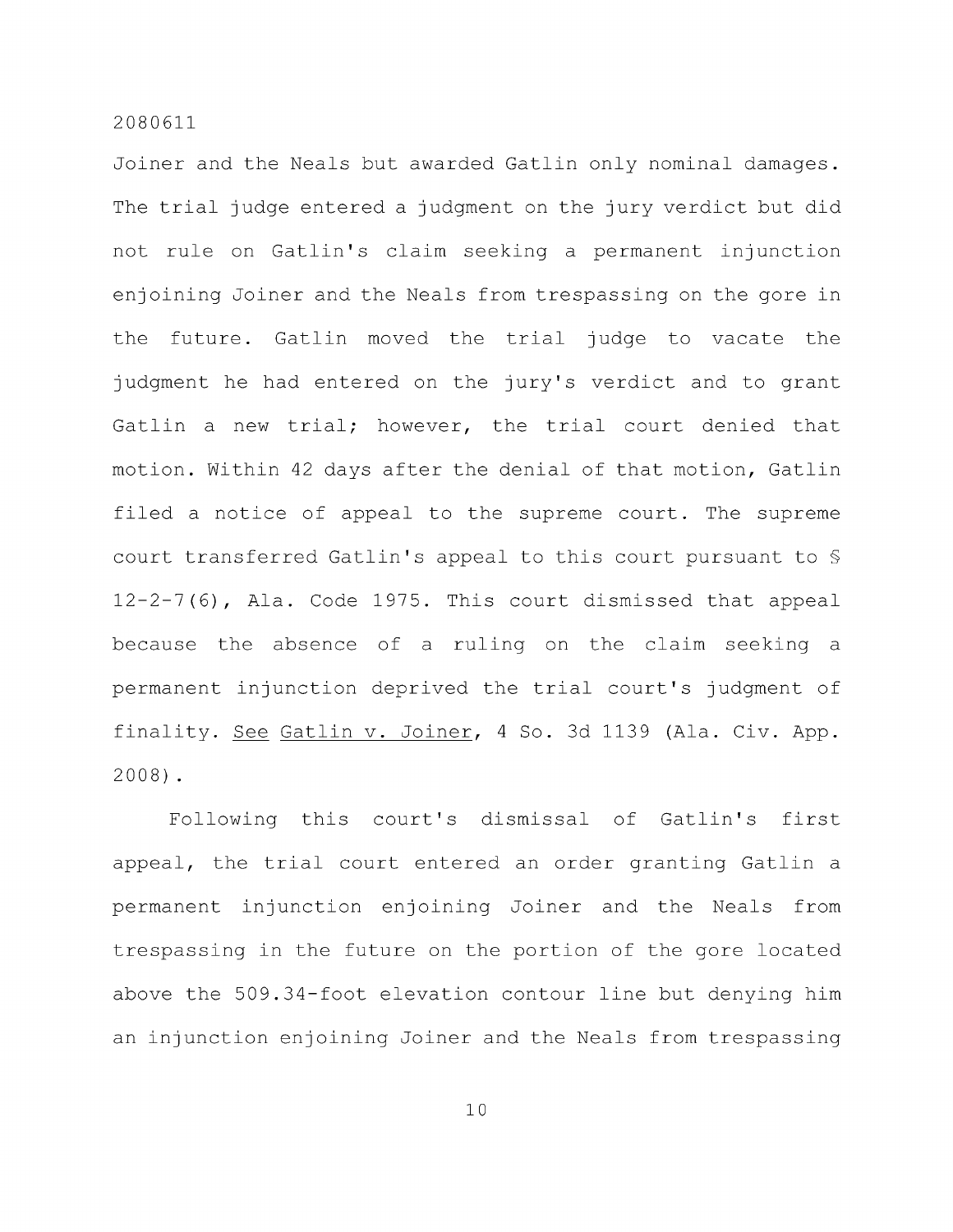in the future on the portion of the gore located below the 509.34-foot elevation contour line. Gatlin filed a postjudgment motion challenging the partial denial of his claim seeking a permanent injunction, which the trial court denied. Gatlin then timely appealed to the supreme court, which transferred the appeal to this court pursuant to § 12-2- 7(6) .

#### Law and Analysis

Gatlin argues that the trial court erred insofar as it granted Joiner and the Neals' summary-judgment motion and denied his claim seeking a permanent injunction because, he says, the trial court based those rulings on evidence submitted by Joiner and the Neals that indicated that Gatlin did not own record title to the portion of the gore located below the 509.34-foot elevation contour line despite Joiner's and the Neals' being barred by the doctrine of res judicata from claiming that Gatlin did not own that portion of the gore. Joiner and the Neals concede that the doctrine of res judicata barred them from claiming that Gatlin did not own a portion of the gore; however, they argue (1) that the trial court did not have subject-matter jurisdiction over this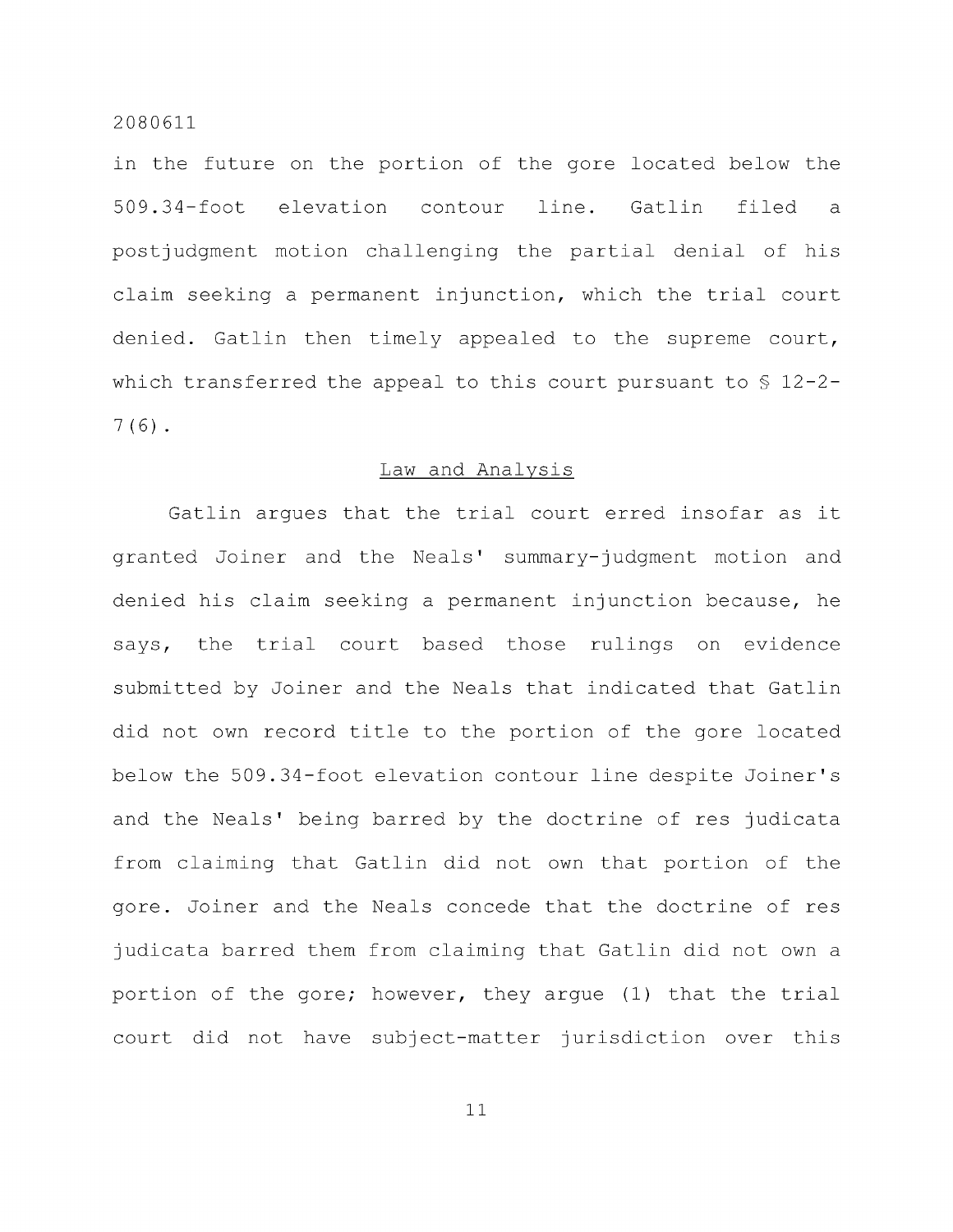action because, they say, indispensable parties were not joined in the action and (2) that the trial court's rulings should be affirmed on grounds other than Joiner and the Neals' claim that Gatlin did not own a portion of the gore.

We will first address Joiner and the Neals' argument that the trial court did not have subject-matter jurisdiction over the action now before us because, they say, indispensable parties were not joined in the action. Specifically, Joiner and the Neals argue (1) that the United States is an indispensable party because, according to the Wilkes affidavit, the United States owns a perpetual easement allowing it to permanently flood the portion of the gore located below the 509.34-foot elevation contour line; (2) that the heirs of B.W. Cunningham and Turner Cunningham are indispensable parties because, according to the Wilkes affidavit, the Cunninghams retained title to the portion of the gore located below the 509.34-foot elevation contour line when they conveyed the rest of the gore to Willie E. Gibson in 1943 and, therefore, their heirs now own title to that portion of the gore; and (3) that Gatlin's children are indispensable parties because Gatlin testified at trial that, after the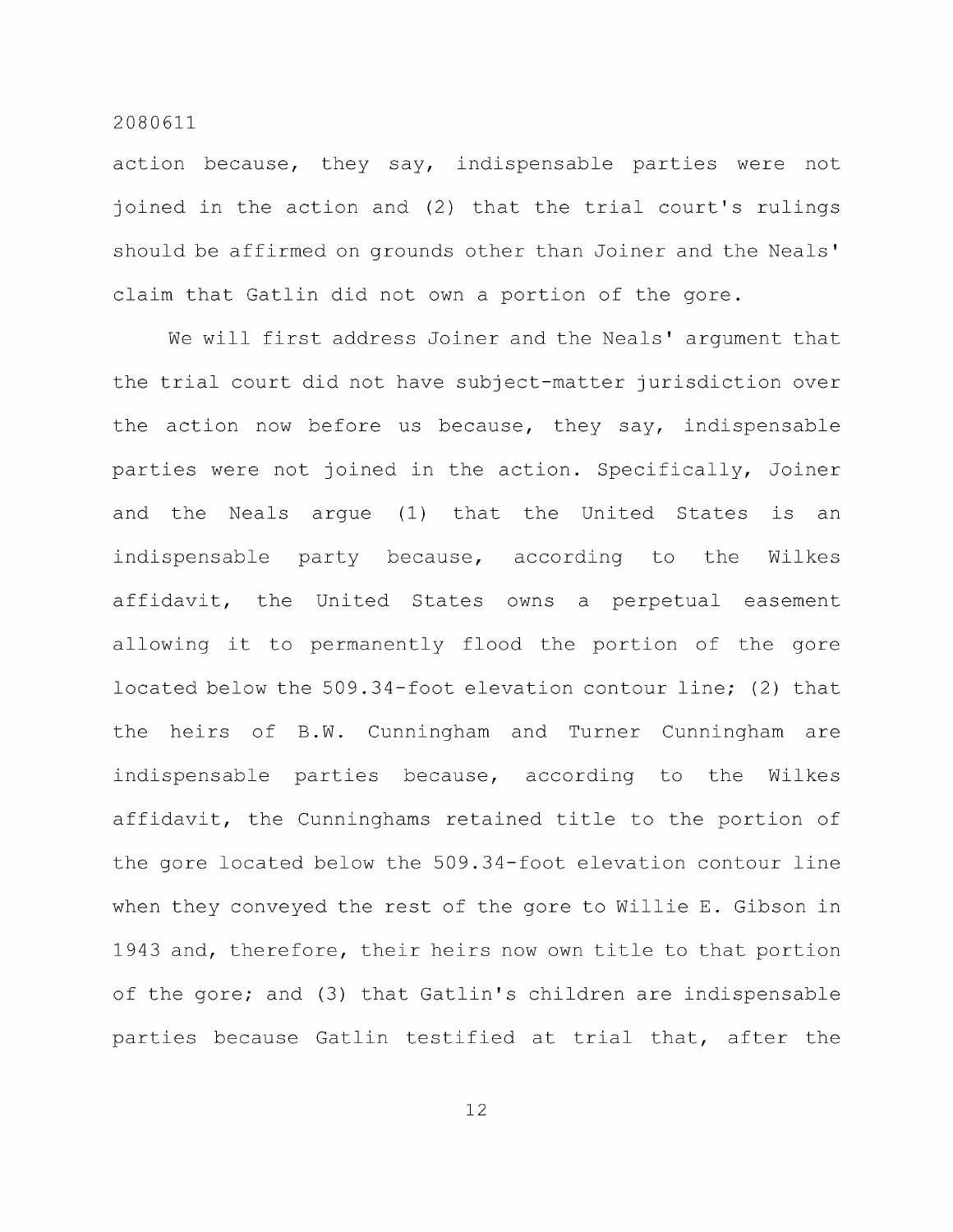entry of the judgment in the boundary-line action, he had conveyed a remainder interest in the gore to his children and had retained only a life estate in the gore. In Byrd Cos. v. Smith, 591 So. 2d 844 (Ala. 1991), the Alabama Supreme Court stated:

"Rule 19, Ala. R. Civ. P., provides for joinder of persons needed for just adjudication. Its purposes include the promotion of judicial efficiency and the final determination of litigation by including all parties directly interested in the controversy. Hooper v. Huey, 293 Ala. 63, 69, 300 So. 2d 100, 105 (1974), overruled on other grounds, Bardin v. Jones, 371 So. 2d 23 (Ala. 1979). Where the parties before the court adequately represent the absent parties' interests and the absent parties could easily intervene should they fear inadequate representation, no reason exists why the trial court could not grant meaningful relief to the parties before the court. Ross v. Luton, 456 So. 2d 249, 257 (Ala. 1984) . Also, joinder of the absent parties is not absolutely necessary where determination of the controversy will not result in a loss to the absent parties' interest or where the action does not seek a judgment against them. Morgan Plan Co. v. Bruce, 266 Ala. 494, 497-98, 97 So. 2d 805, 808 (1957). A defendant's delay and its self-serving purpose for raising the issue have also been held to be proper considerations in determining whether a judgment is proper in the absence of a particular party. J.R. McClenney & Son, Inc. v. Reimer, 435 So. 2d 50, 52 (Ala. 1983). See also, Geer Bros., Inc. v. Walker, 416 So. 2d 1045, 1050 (Ala. Civ. App. 1982).

"This Court has also held, however, that in cases where the final judgment will affect ownership of an interest in real property, all parties claiming an interest in the real property must be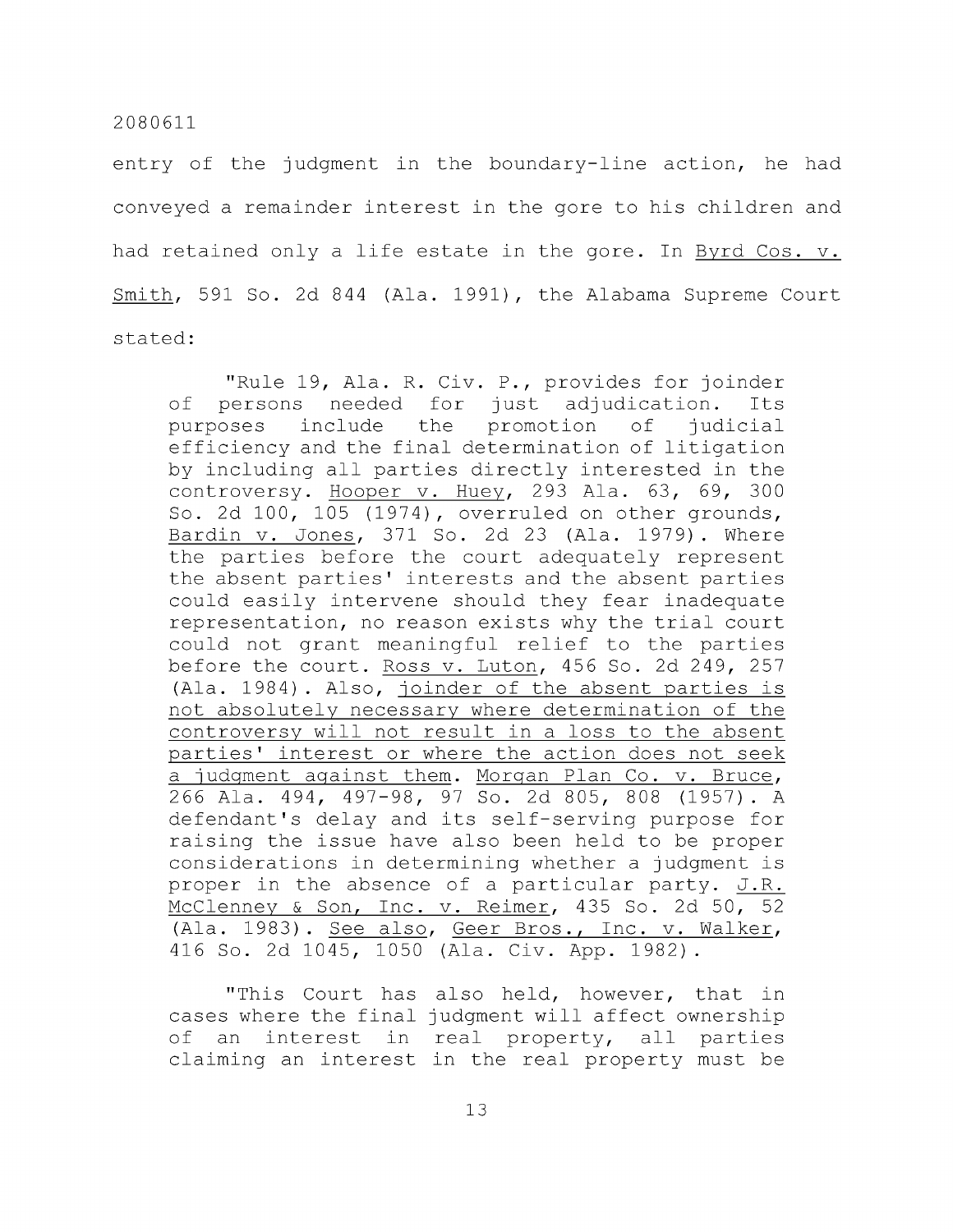joined. Johnston v. White-Spunner, 342 So. 2d 754, 759 (Ala. 1977)."

591 So. 2d at 846 (emphasis added).

In the action now before us, Gatlin neither seeks a judgment determining that his interest in the gore is superior to that of the United States, the Cunninghams' heirs, or his own children, nor does he seek a judgment against them. Indeed, he claims that, for purposes of the action now before us, his title to the gore was determined by the judgment in the boundary-line action, a judgment that is not binding on the United States, the Cunninghams' heirs, or Gatlin's children because they were not made parties to the boundaryline action. See Austin v. Alabama Check Cashers Ass'n, 936 So. 2d 1014, 1040 (Ala. 2005) ("'It is a principle of general application in Anglo-American jurisprudence that one is not bound by a judgment in personam in a litigation in which he is not designated as a party or to which he has not been made a party by service of process.' Hansberry v. Lee, 311 U.S. 32, 40, 61 S.Ct. 115, 85 L.Ed. 22 (1940)."). Moreover, Gatlin's children, as remaindermen, have no right to possession of the gore while Gatlin is alive, see Hinesley v. Davidson, 335 So. 2d 380, 382 (Ala. 1976) ("As remaindermen, plaintiffs have no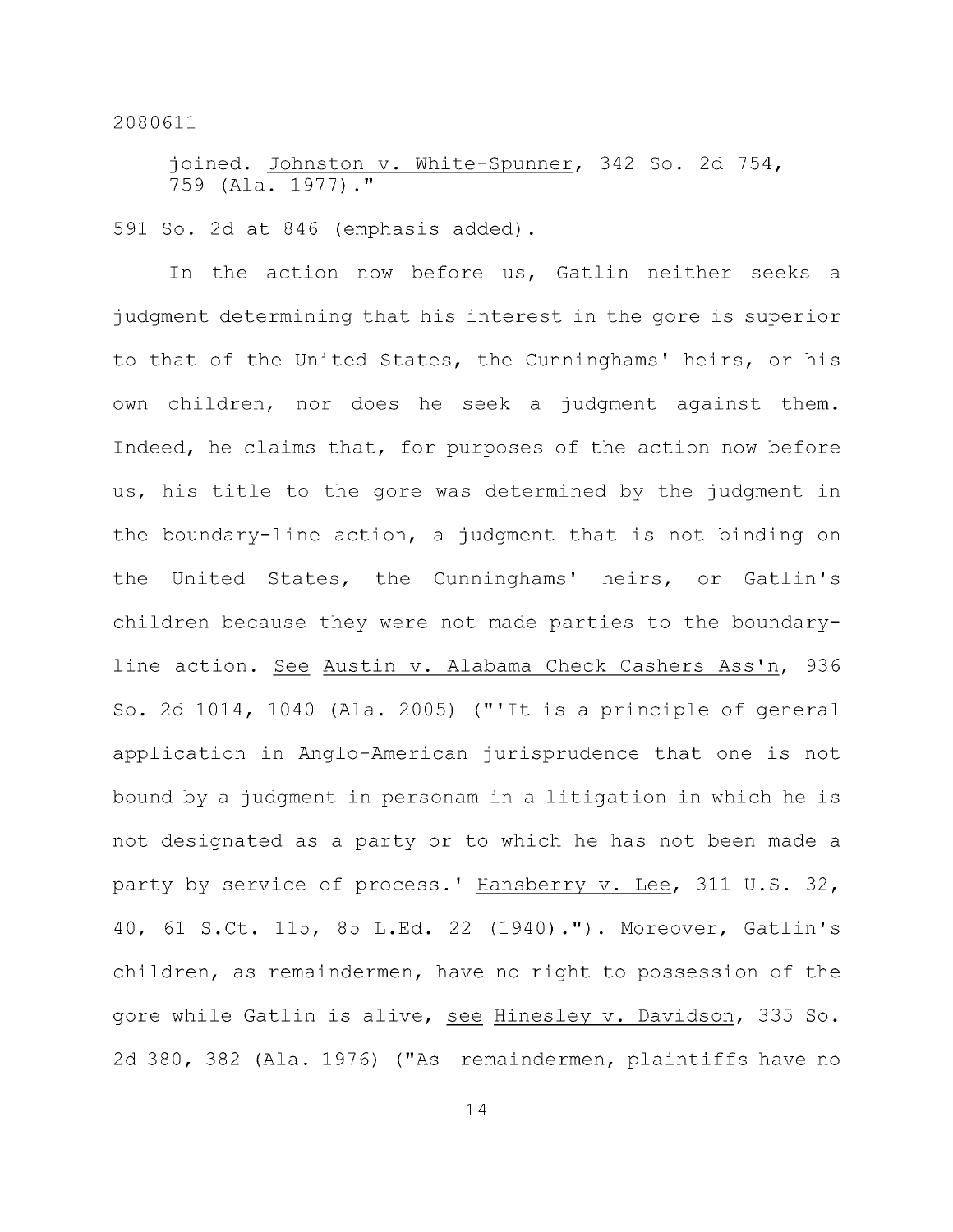right to possession until the death of the life tenant."); see also 51 Am.Jur. 2d Life Tenants and Remaindermen § 2 (2000) ("A remainder interest takes effect in possession or enjoyment immediately upon the termination of the prior estate." (footnote omitted)), and, therefore, are not indispensable parties with respect to claims seeking to protect Gatlin's right to possession of the gore. See 51 Am.Jur. 2d Life Tenants and Remaindermen § 3 (2000) ("Since a remainderman has no right to possession of the property until the particular prior estate is terminated, he or she has no right to recover the possession or to obtain compensation for injuries to the possession, both of which depend upon having the right of possession, until he or she is entitled to possession." (footnote omitted)). Accordingly, we conclude that, under the particular facts of the action now before us, the judgment of the trial court is not void due to the nonjoinder of the United States, the Cunninghams' heirs, or Gatlin's children.

We will next address Gatlin's argument that the trial court erred in partially granting Joiner and the Neals' summary-judgment motion and in partially denying his claim seeking a permanent injunction because, he says, the doctrine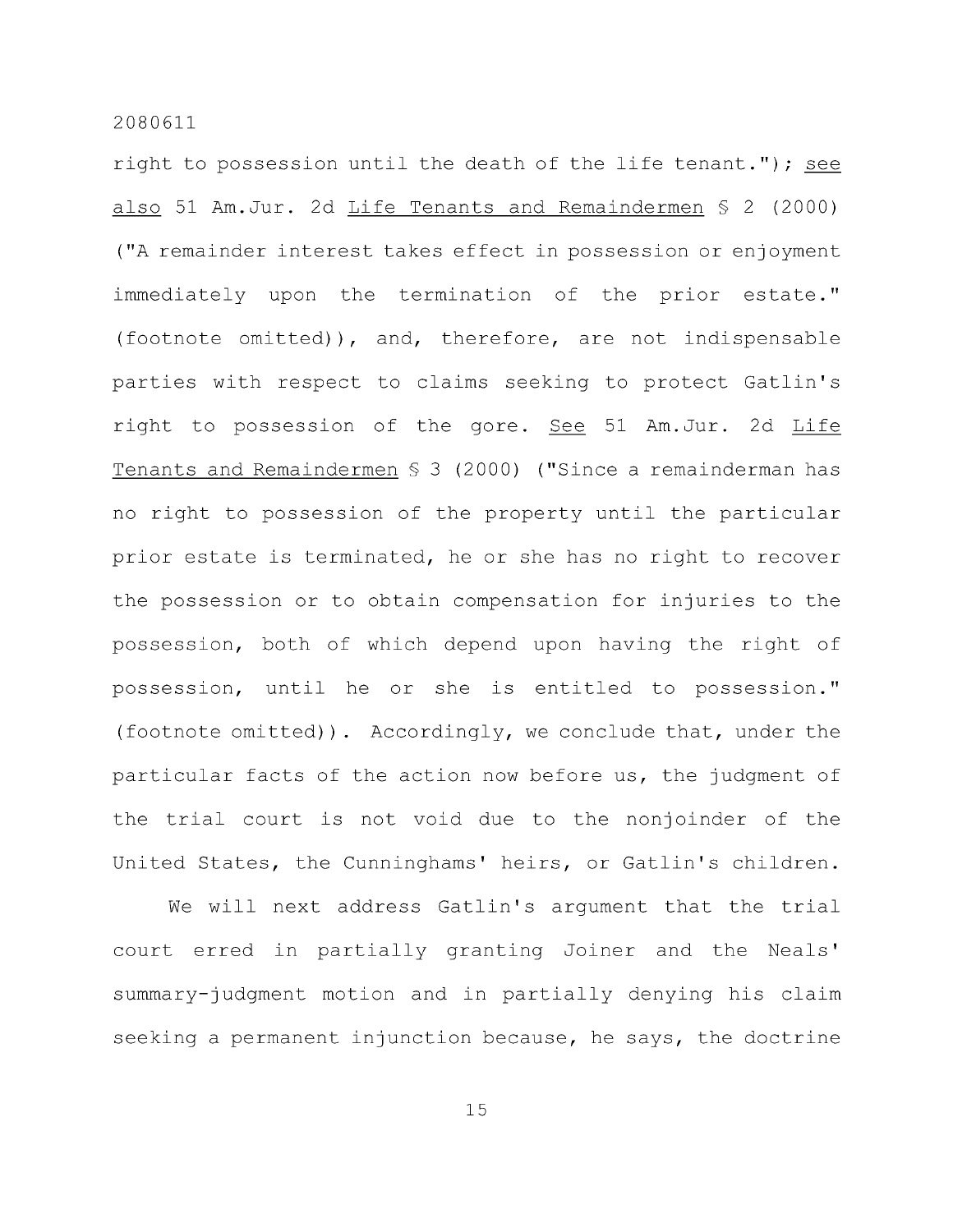of res judicata barred Joiner and the Neals from claiming that Gatlin did not own a portion of the gore.

"The elements of res judicata, or claim preclusion, are (1) a prior judgment on the merits, (2) rendered by a court of competent jurisdiction, (3) with substantial identity of the parties, and (4) with the same cause of action presented in both suits. Hughes v. Allenstein, 514 So. 2d 858, 860 (Ala. 1987) . If those four elements are present, any claim that was or could have been adjudicated in the prior action is barred from further litigation."

Dairyland Ins. Co. v. Jackson, 566 So. 2d 723, 725 (Ala. 1990) (emphasis added). "'Res judicata applies not only to the exact legal theories advanced in the prior case, but to all legal theories and claims arising out of the same nucleus of operative facts.'" Old Republic Ins. Co. v. Lanier, 790 So. 2d 922, 928 (Ala. 2000) (quoting Wesch v. Folsom, 6 F.3d 1465, 1471 (11th Cir. 1993)) .

For purposes of res judicata. Joiner and the Neals prosecuted, in the boundary-line action, a cause of action seeking a determination that Gatlin did not own the gore.<sup>5</sup>

 $5$ We do not have before us the issue whether any of Gatlin's claims in the action now before us are barred by the doctrines of res judicata or collateral estoppel because Joiner and the Neals did not plead the doctrines of res judicata or collateral estoppel as affirmative defenses in their answers to Gatlin's complaint. Subject to exceptions not here applicable, a party's failure to plead an affirmative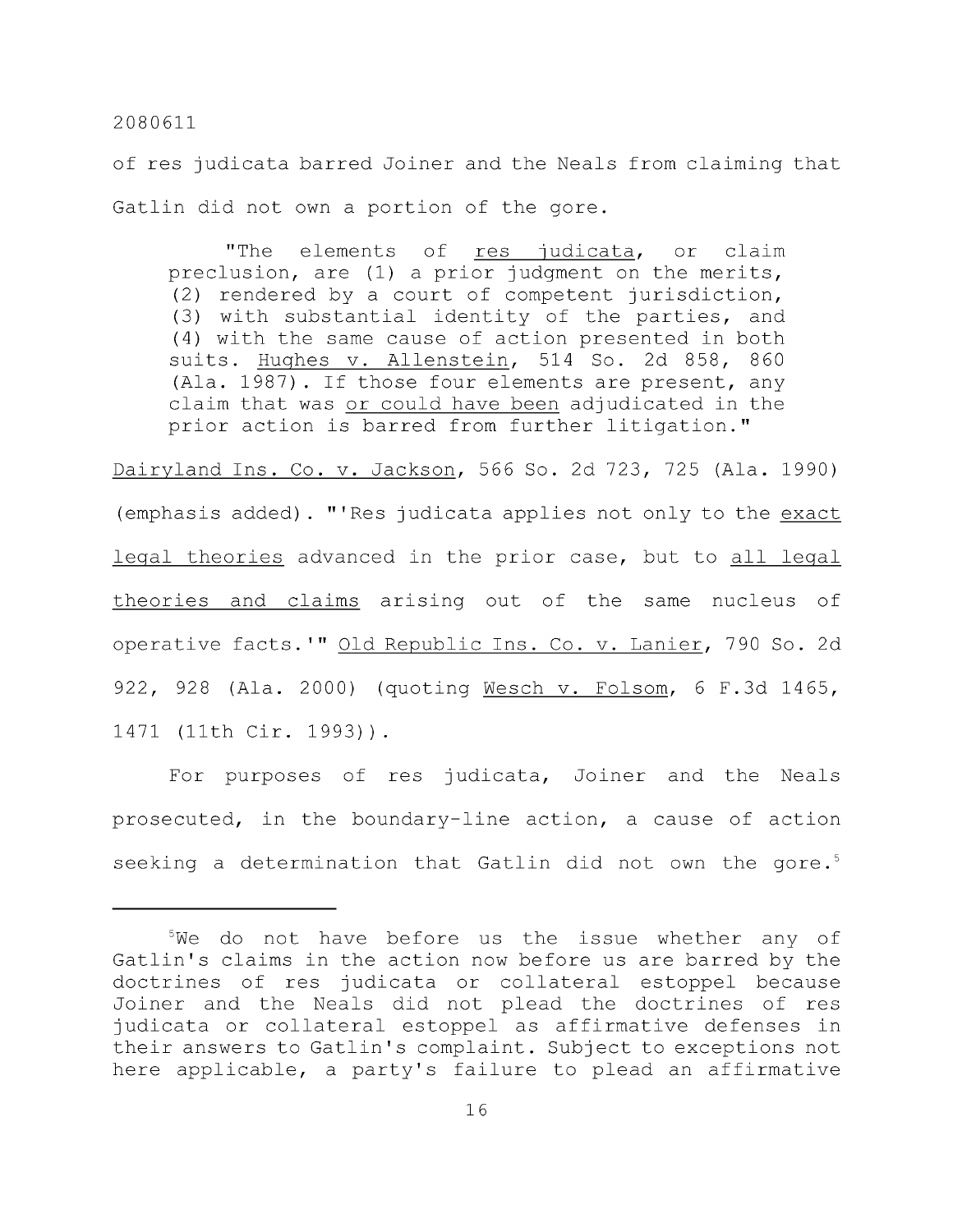Although the theory they asserted in the boundary-line action, i.e., that Gatlin did not own the gore because Joiner's and the Neals' predecessors in title had adversely possessed the gore, differed from the theory they asserted in the action now before us, i.e., that Gatlin did not own record title to the portion of the gore located below the 509.34-foot elevation contour line, both theories were encompassed within a single cause of action for purposes of res judicata. See Old Republic Ins. Co. V. Lanier, supra. Accordingly, the doctrine of res judicata barred Joiner and the Neals from claiming that Gatlin did not own record title to the portion of the gore located below the 509.34-foot elevation contour line based on the easement granted the United States in 1920 and the Cunninghams ' exception of that portion of the gore from their deed to Willie Gibson in 1943 because that claim could have been adjudicated in the boundary-line action. See Old Republic Ins. Co. V. Lanier, supra, and Dairyland Ins. Co. v. Jackson, supra.

However, Joiner and the Neals argue that, even though the

defense in his or her answer waives that affirmative defense. See Robinson v. Morse, 352 So. 2d 1355, 1356-57 (Ala. 1977) .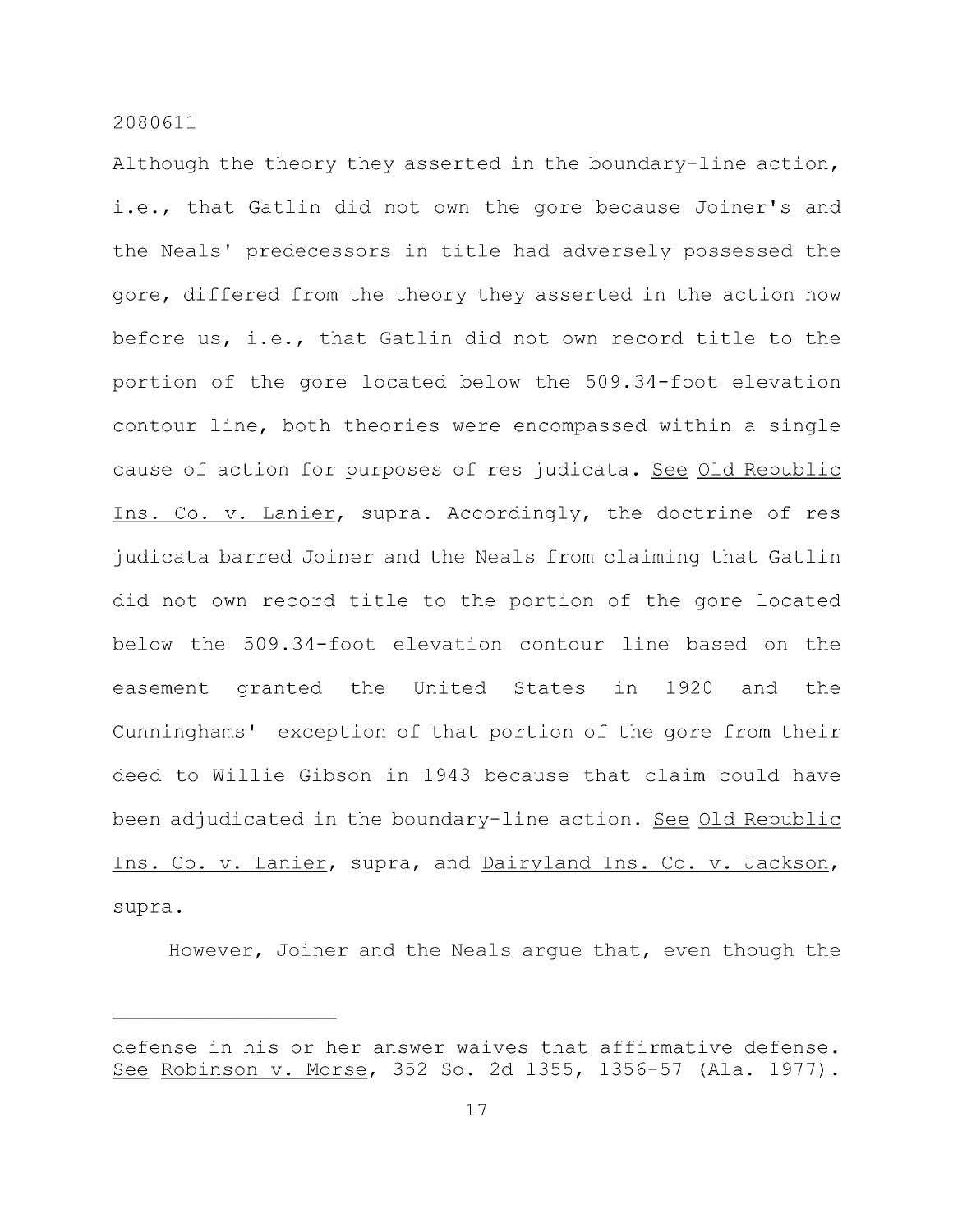doctrine of res judicata barred them from claiming in the action now before us that Gatlin did not own a portion of the gore, we should nonetheless affirm the trial court's judgment on other grounds.

"[T]his Court will affirm the trial court on any valid legal ground presented by the record, regardless of whether that ground was considered, or even if it was rejected, by the trial court. Ex parte Ryals, 773 So. 2d 1011 (Ala. 2000), citing Ex parte Wiginton, 743 So. 2d 1071 (Ala. 1991), and Smith v. Equifax Servs., Inc., 537 So. 2d 463 (Ala. 1988) . This rule fails in application only where due-process constraints require some notice at the trial level, which was omitted, of the basis that would otherwise support an affirmance, such as when a totally omitted affirmative defense might, if available for consideration, suffice to affirm a judgment. Ameriquest Mortgage Co. v. Bentley, 851 So. 2d 458 (Ala. 2002), or where a summary-judgment movant has not asserted before the trial court a failure of the nonmovant's evidence on an element of a claim or defense and therefore has not shifted the burden of producing substantial evidence in support of that element. Rector v. Better Houses, Inc., 820 So. 2d 75, 80 (Ala. 2001) (quoting Celotex Corp. v. Catrett, 477 U.S. 317, 323, 106 S.Ct. 2548, 91 L.Ed.2d 265 (1986), and Kennedy v. Western Sizzlin Corp., 857 So. 2d 71 (Ala. 2003))."

# Liberty Nat'l Life Ins. Co. v. University of Alabama Health

Servs. Found. P.C, 881 So. 2d 1013, 1020 (Ala. 2003) .

Joiner and the Neals argue that we should (1) affirm the trial court's summary judgment with respect to Gatlin's trespass claim insofar as it was based on allegations that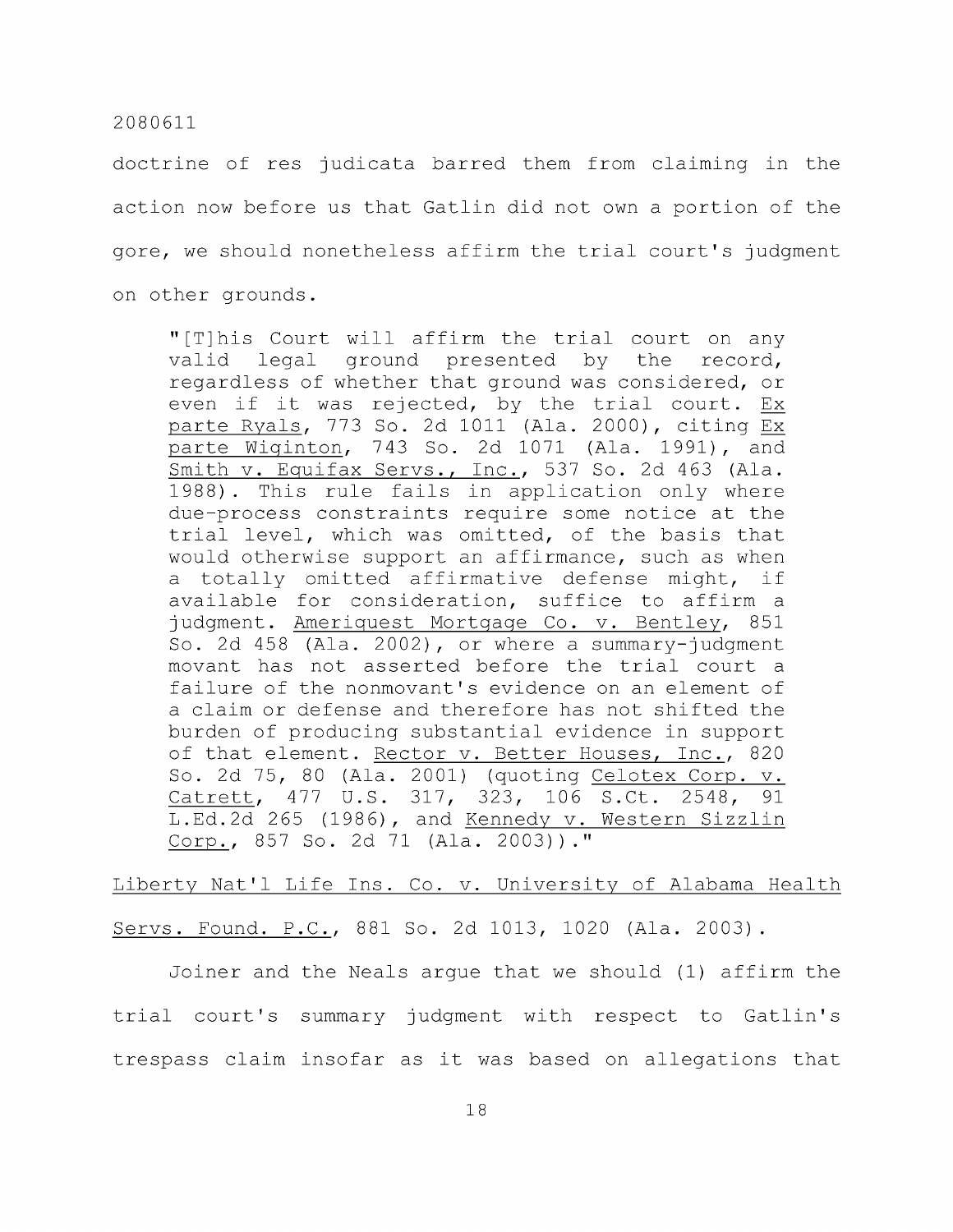they had trespassed on the portion of the gore located below the 509.34-foot elevation contour line and (2) affirm the trial court's denial of Gatlin's claim seeking a permanent injunction insofar as it sought an injunction enjoining Joiner and the Neals from trespassing on the portion of the gore located below the 509.34-foot elevation contour line on the ground that Gatlin's trespass claim was barred by the applicable six-year statute of limitations. Because Joiner and the Neals pleaded the statute of limitations as an affirmative defense to Gatlin's trespass claim in their answers to his complaint, we could affirm the trial court's judgment on that ground if it is meritorious. See Liberty Nat'l Life Ins. Co. V. University of Alabama Health Servs. Found., supra. However, we conclude that it is not meritorious.

In Alabama Power Co. v. Gielle, 373 So. 2d 851, 854 (Ala. Civ. App. 1979), this court stated:

"A structure maintained on another's property is a continuing trespass. 87 C.J.S. Trespass § 13 (1954). A continuing trespass creates successive causes of action, and damages may be recovered for the trespass occurring within the statutory period. 13 Ala. Digest Limitation of Actions § 55(6); 54 C.J.S. Limitations of Actions § 169 (1948)."

In the action now before us, Gatlin claims that Joiner had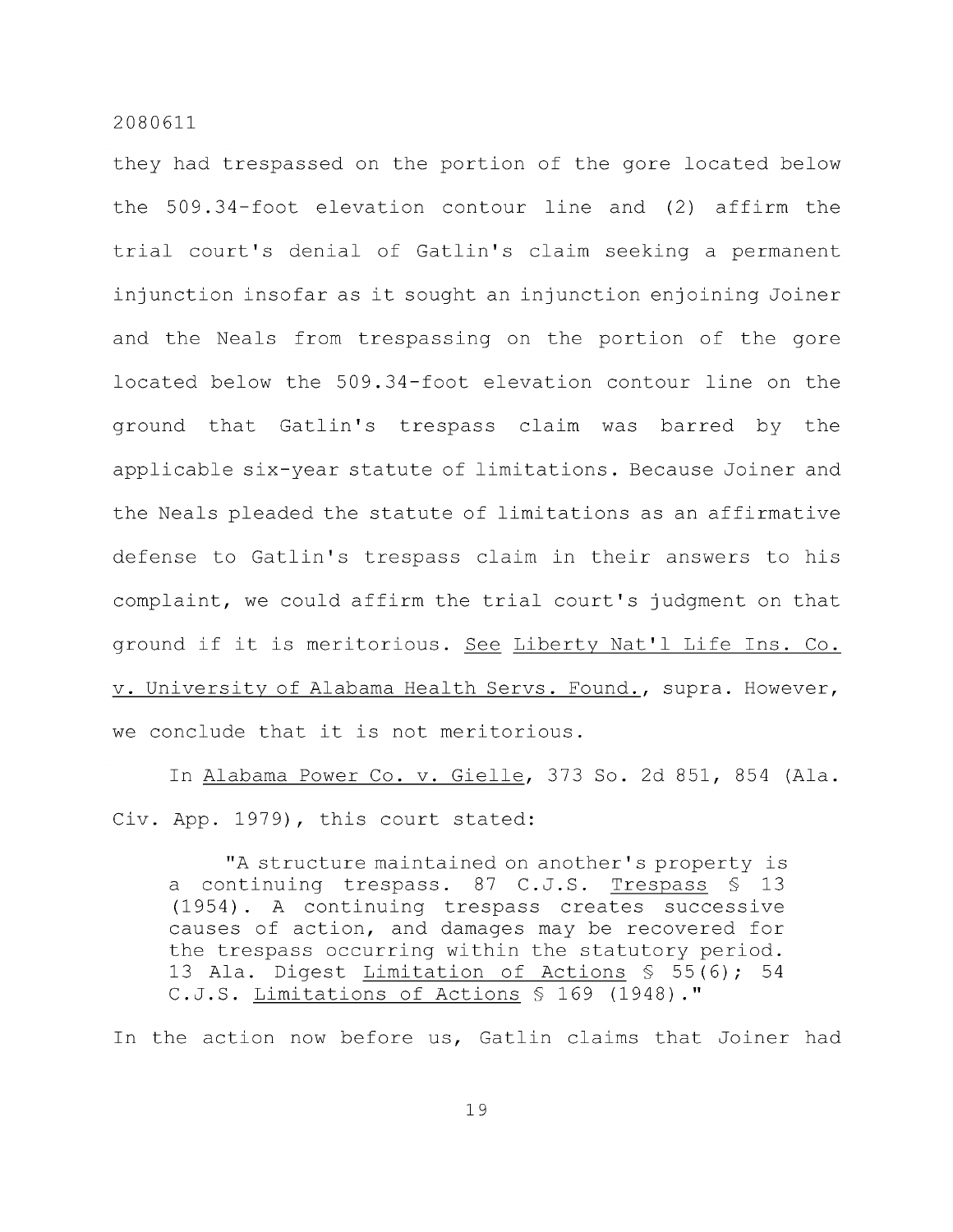trespassed on the portion of the gore located below the 509.34-foot elevation contour line by, among other things, building a boat dock and a boat ramp, which Joiner allegedly refused to remove despite the entry of the judgment in favor of Gatlin in the boundary-line action. Gatlin claims that the Neals had trespassed on the portion of the gore located below the 509.34-foot elevation contour line by, among other things, building a boat dock. The building of those structures constituted a continuing trespass, and, therefore, the statute of limitations did not bar the recovery of damages for the trespass caused by those structures within six years of the date Gatlin filed his trespass action.

Joiner and the Neals also argue that we should affirm the trial court's summary judgment with respect to Gatlin's slander-of-title claim because, they say, that claim was barred by the applicable statute of limitations. However, we cannot affirm the trial court's summary judgment with respect to Gatlin's slander-of-title claim based on the statute of limitations because Joiner and the Neals failed to plead the statute of limitations as an affirmative defense to Gatlin's slander-of-title claim in their answers to Gatlin's complaint.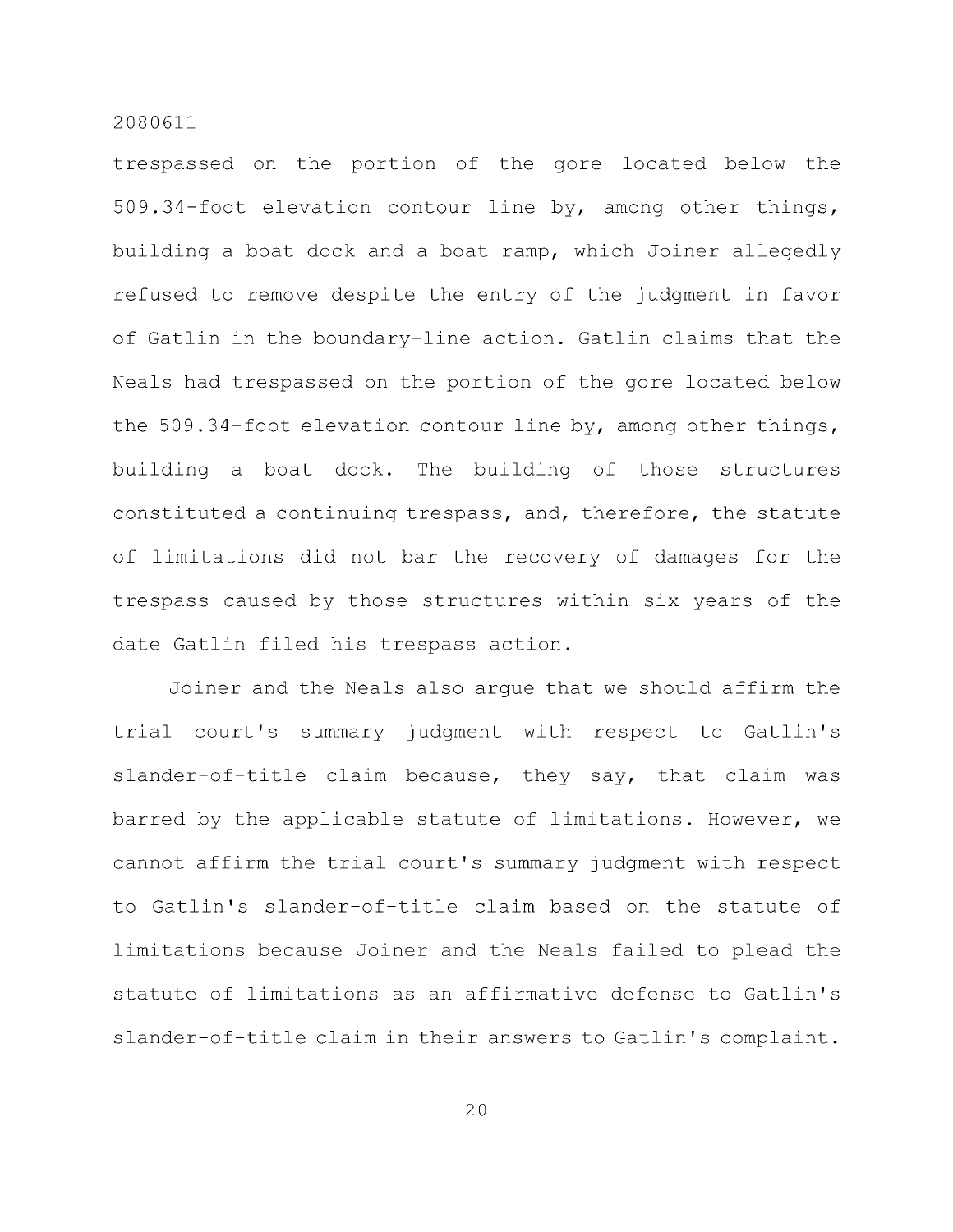See Liberty Nat'l Life Ins. Co. v. University of Alabama Health Servs. Found., supra.

In addition. Joiner and the Neals argue that we should affirm the trial court's summary judgment with respect to Gatlin's slander-of-title claim because, they say, he cannot prove some of the elements of that claim. However, Joiner and the Neals did not assert that alleged failure of Gatlin's evidence as a ground of their summary-judgment motion and, therefore, did not shift to Gatlin the burden of producing substantial evidence in support of those elements. Id. Consequently, we cannot affirm the summary judgment on the basis of the alleged failure of Gatlin's evidence with respect to those elements. Id.

Joiner and the Neals argue that we should affirm the trial court's summary judgment with respect to Gatlin's conversion claim because, they say, that claim seeks to recover for the taking of property that has become a fixture or a part of the real property and "[a]n action for conversion will not lie for the taking of real property, nor will it lie for the taking of personal property that has been incorporated into real property." Baxter v. Southtrust Bank of Dothan, 584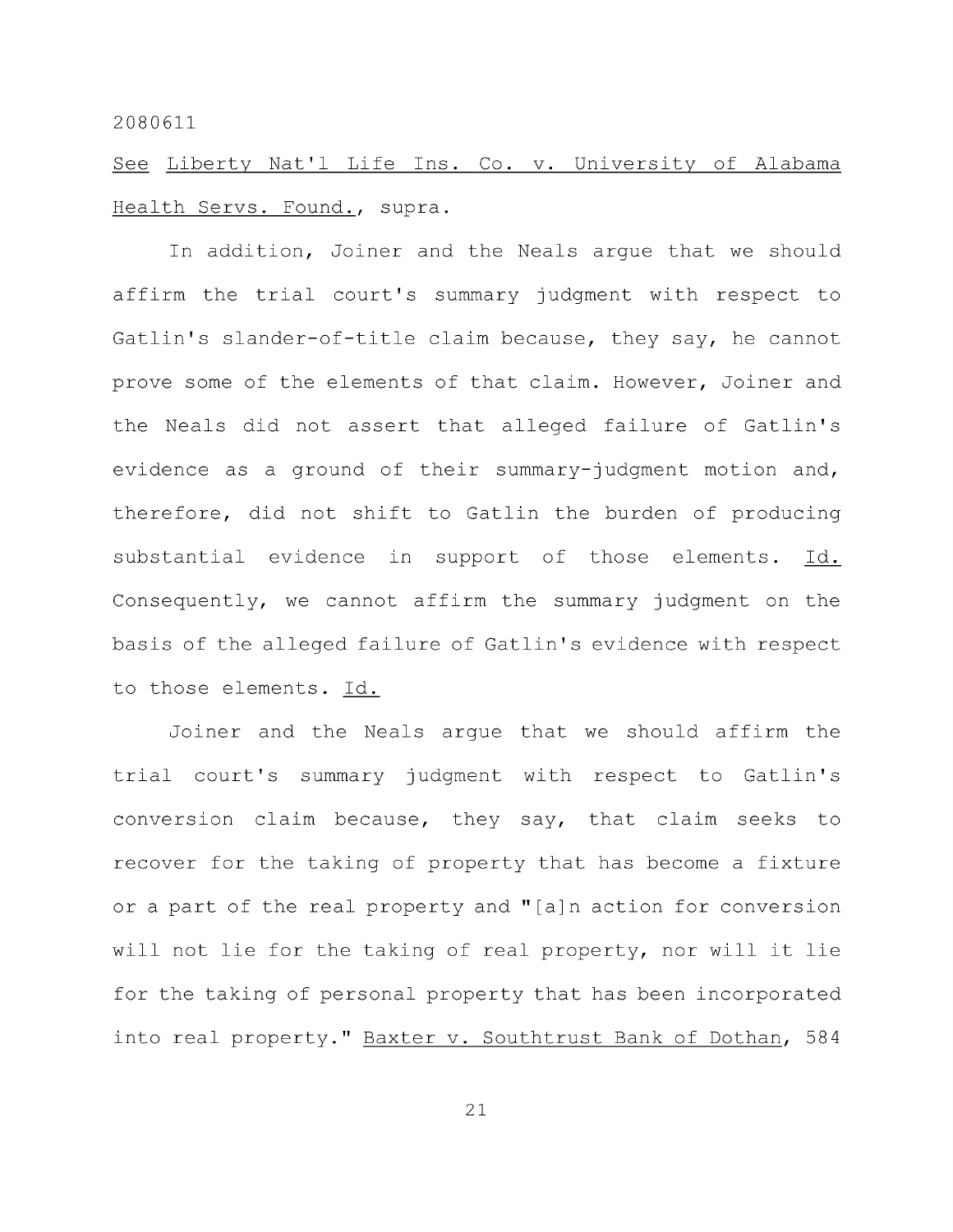So. 2d 801, 805 (Ala. 1991) (citations omitted) . However, this argument asserts a failure of Gatlin's evidence regarding an element of his conversion claim, i.e., a taking of personal property. Because Joiner and the Neals did not assert that alleged failure of Gatlin's evidence as a ground of their summary-judgment motion, they did not shift to Gatlin the burden of producing substantial evidence in support of that element. See Liberty Nat'l Life Ins. Co. v. University of Alabama Health Servs. Found., supra. Therefore, we cannot affirm the trial court's summary judgment with respect to Gatlin's conversion claim on the basis of that alleged failure of Gatlin's evidence. Id.

Joiner and the Neals argue that we should affirm the trial court's summary judgment with respect to Gatlin's ejectment claim on the basis of an alleged failure of Gatlin's evidence regarding some of the elements of his ejectment claim. Once again, however. Joiner and the Neals did not assert the alleged failure of Gatlin's evidence with respect to those elements as a ground of their summaryjudgment motion and, therefore, did not shift to Gatlin the burden of producing substantial evidence in support of those